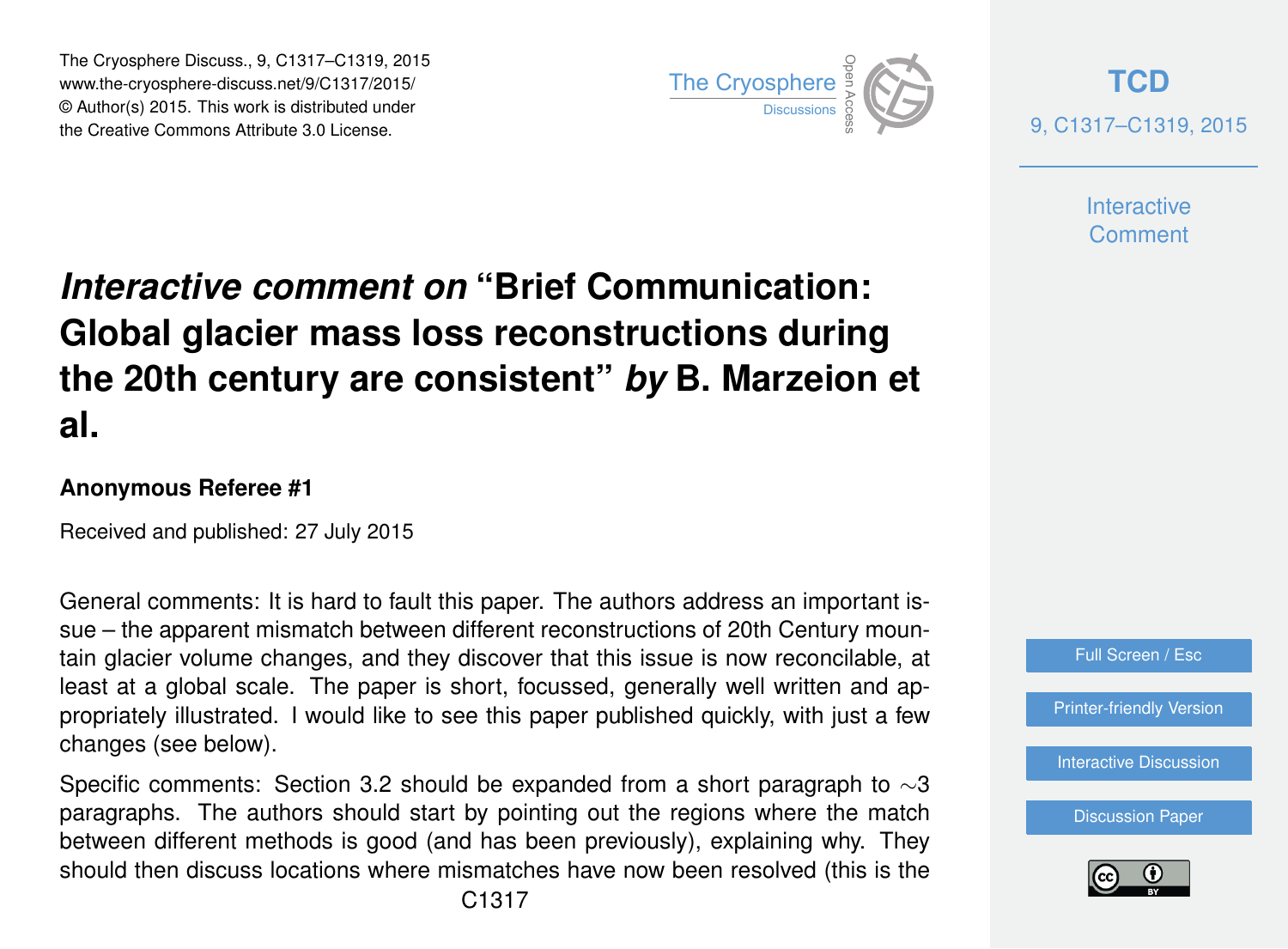current focus of the section and it should be retained). They should finish by explaining where the match remains poor, and why. It would be helpful to make suggestions here (e.g., we don't know why, or more/better mass balance measurements or further updates of RGI, are required in region x, climate data needs more evaluation in region y, satellite data have limited usefulness in region z – providing an indication of the greatest needs and priorities). What are the other sources of uncertainty and mismatch? Dealing with surface debris cover? Iceberg calving? Some of the discussion that I propose here may be speculative and the authors can make this clear ('we speculate..') but providing this short 'road map' will help the field to move forward. I am confident that the authors have the knowledge to write this short section.

Technical corrections: Title, abstract and paper body. The authors refer to 'Global glacier mass loss'. 'Loss' should be replaced with 'change'. Even though the overall pattern is of glacier mass loss, the rate of loss has changed through time (and regionally, there have been periods of mass gain).

Pg 3808: Line 1. Use 'Recent estimates. . .' and remove 'that were published in recent years'.

Line 19. 'However' and 'this' shouldn't be used at the start of a new paragraph. This sentence (lines 19-21) needs to be rewritten.

Pg 3809: Lines 4-6. Avoid starting a sentence with 'But', and clarify the meaning of this sentence. It is confusing.

Lines 26-29. Please split into two or more sentences.

Pg3811:

Line 8 (and elsewhere in paper): 'Pentadal' is not in common usage in the English language. It would be straightforward to replace this with '5-year' and it wouldn't take up much more space.

Line 18. 'Note that the results presented in this paper as Leclercq'. Rewrite in active

**Interactive** Comment



[Printer-friendly Version](http://www.the-cryosphere-discuss.net/9/C1317/2015/tcd-9-C1317-2015-print.pdf)

[Interactive Discussion](http://www.the-cryosphere-discuss.net/9/3807/2015/tcd-9-3807-2015-discussion.html)

[Discussion Paper](http://www.the-cryosphere-discuss.net/9/3807/2015/tcd-9-3807-2015.pdf)